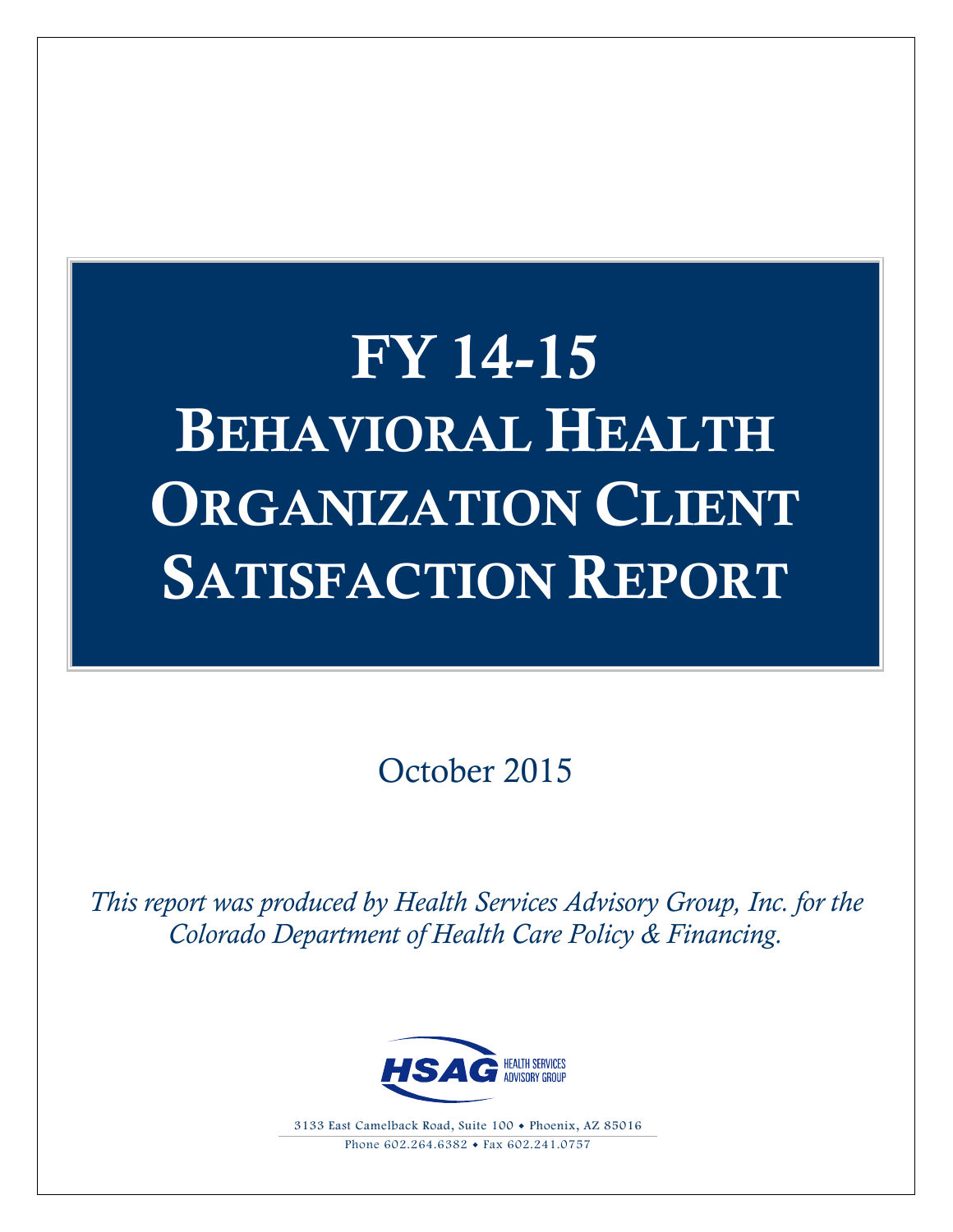

### **CONTENTS**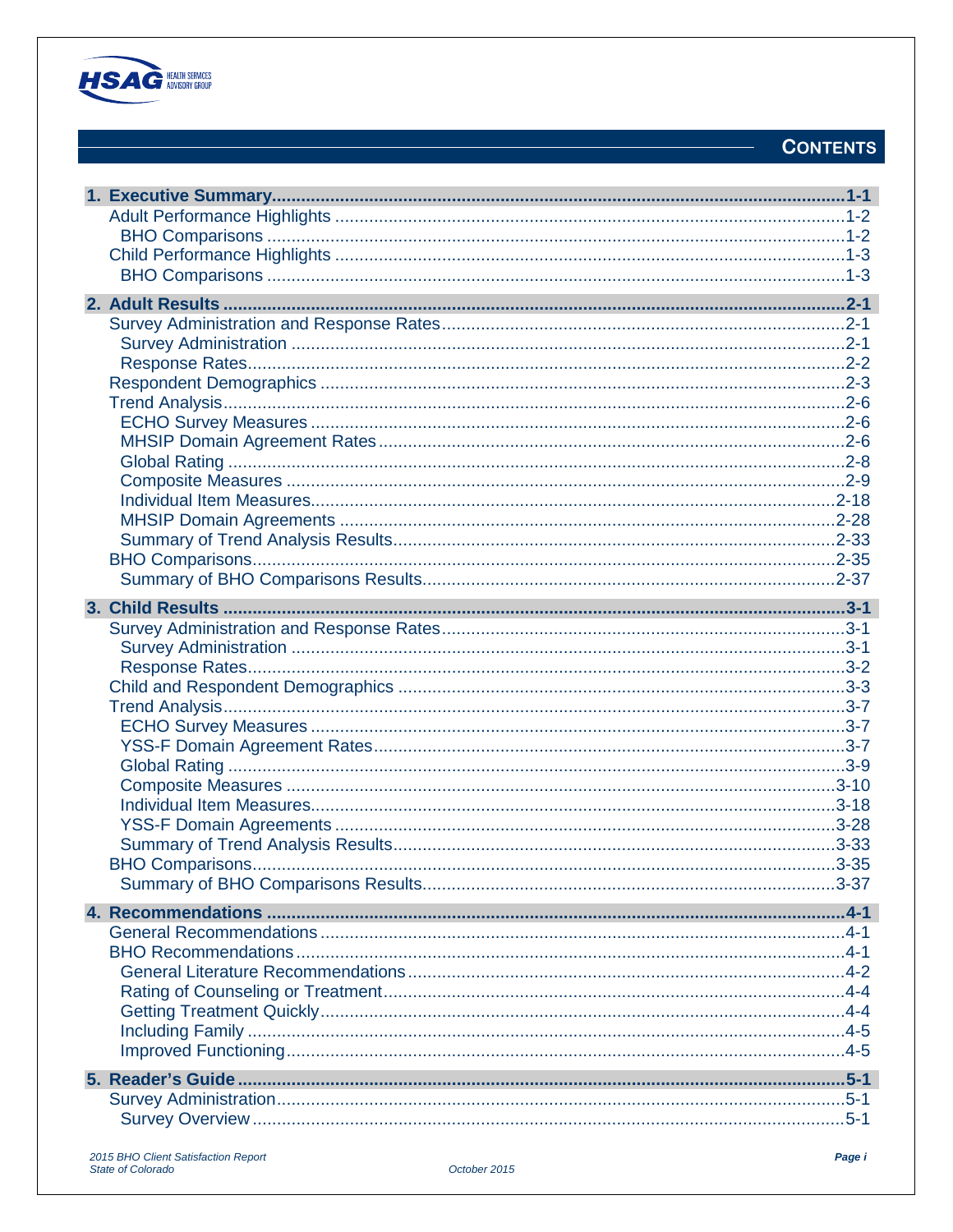

| $5-2$<br>$.5 - 3$<br>$.5 - 4$<br>$.5 - 4$<br>$.5 - 4$<br>$.5 - 5$<br>$.5 - 6$<br>$.5 - 8$<br>$.5 - 8$<br>$.5 - 8$<br>$.5 - 8$ |
|-------------------------------------------------------------------------------------------------------------------------------|
| $.5 - 8$<br>$.5 - 9$                                                                                                          |
| $.6 - 1$<br>$7 - 1$                                                                                                           |
| $7 - 1$                                                                                                                       |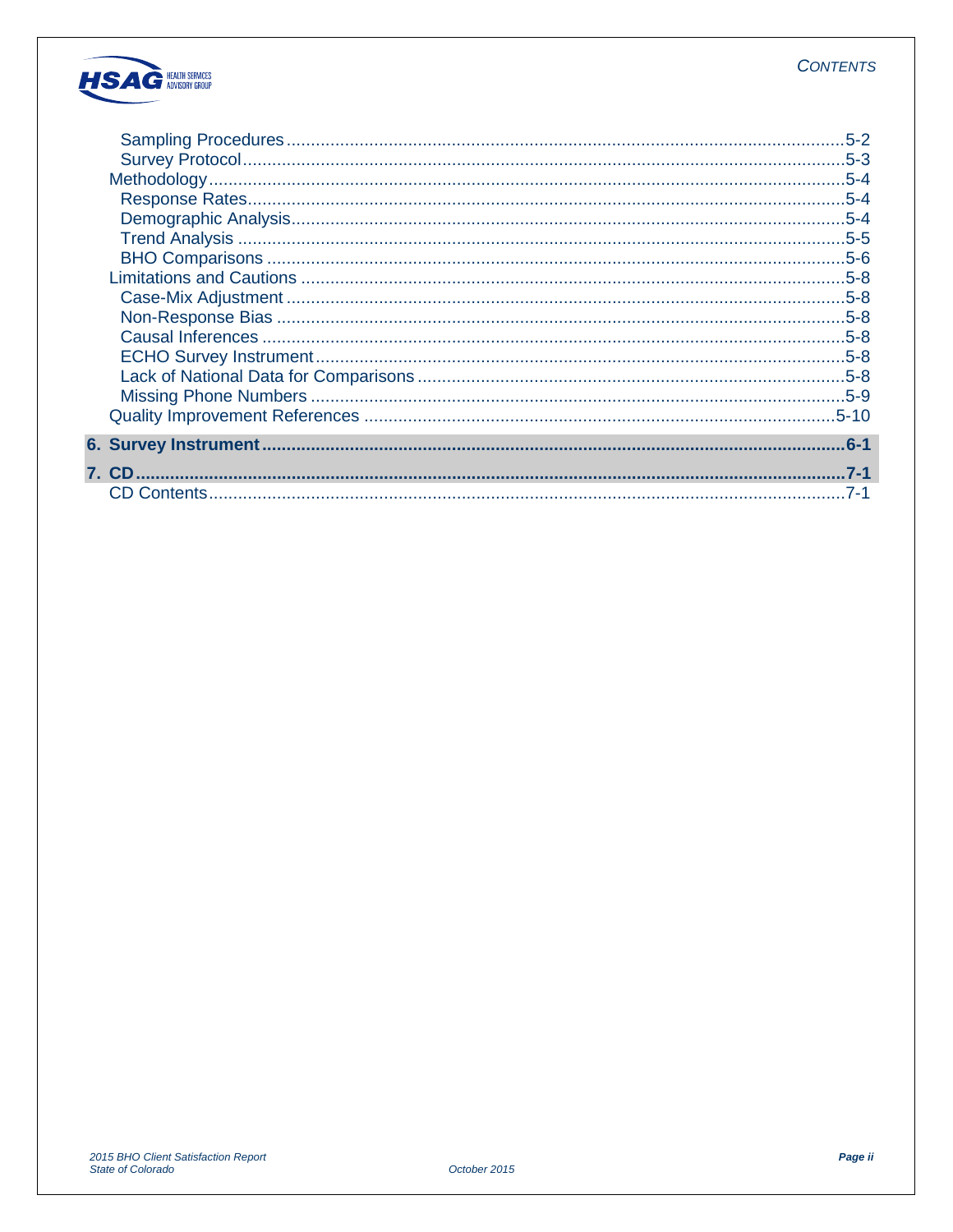

The State of Colorado requested the administration of satisfaction surveys to clients identified as having received at least one behavioral health care service through one of the participating behavioral health organizations (BHOs) and/or BHO-contracted community mental health centers (CMHCs) and specialty clinics. The Colorado Department of Health Care Policy & Financing (the Department) contracted with Health Services Advisory Group, Inc. (HSAG) to administer and report the results of the Adult and Child/Parent Experience of Care and Health Outcomes  $(ECHO<sup>TM</sup>)$  Surveys.<sup>[1](#page-3-0)-1</sup> The goal of the ECHO Survey is to provide performance feedback that is actionable and will aid in improving overall client satisfaction.

The survey instrument selected for adult clients was a modified version of the Adult ECHO Survey, Managed Behavioral Healthcare Organization (MBHO), Version 3.0 ("Adult ECHO Survey"), which incorporates items from the Mental Health Statistics Improvement Program (MHSIP) survey. The survey instrument selected for child clients was a modified version of the Child/Parent ECHO Survey, MBHO, Version 3.0 ("Child/Parent ECHO Survey"), which incorporates items from the Youth Services Survey for Families (YSS-F) survey and the YSS. The series of questions from the MHSIP and YSS-F surveys was added to the standard ECHO Survey in order to meet the reporting needs of the Office of Behavioral Health (OBH). Adult clients and parents/caretakers of the child client (or the child client) completed the surveys from May to June  $2015$  $2015$ .<sup>1-2</sup> Table 1-1 lists the five Colorado BHOs that participated in the survey administration. $1-3$  $1-3$ 

| Table 1-1<br><b>Participating Colorado BHOs</b> |  |  |  |  |
|-------------------------------------------------|--|--|--|--|
| <b>Access Behavioral Care</b>                   |  |  |  |  |
| <b>Access Behavioral Care Northeast</b>         |  |  |  |  |
| Behavioral Healthcare Inc.                      |  |  |  |  |
| Colorado Health Partnerships                    |  |  |  |  |
| <b>Foothills Behavioral Health Partners</b>     |  |  |  |  |

<span id="page-3-0"></span> $\overline{a}$ <sup>1-1</sup> Experience of Care and Health Outcomes (ECHO<sup>TM</sup>) is a trademark of the Agency for Healthcare Research and Quality

<span id="page-3-1"></span><sup>(</sup>AHRQ). 1-2 For the Child/Parent ECHO Survey, the survey questionnaire was addressed to the parent/caretaker of the child client (identified as having received behavioral health services) and instructions were provided for the parent/caretaker to complete the survey on behalf of the child client. However, if the child client was able to complete the survey on their own, the parent/caretaker was instructed to allow the child client to complete the survey. This approach aligns with guidelines for administration of the YSS survey that allows adolescents 15 to17 years of age to complete the survey and rate the services they received on their own.

<span id="page-3-2"></span><sup>&</sup>lt;sup>1-3</sup> The name for one of the BHOs changed since the adult and child populations were surveyed in 2014. Access Behavioral Care Northeast was previously referred to as Northeast Behavioral Partnership.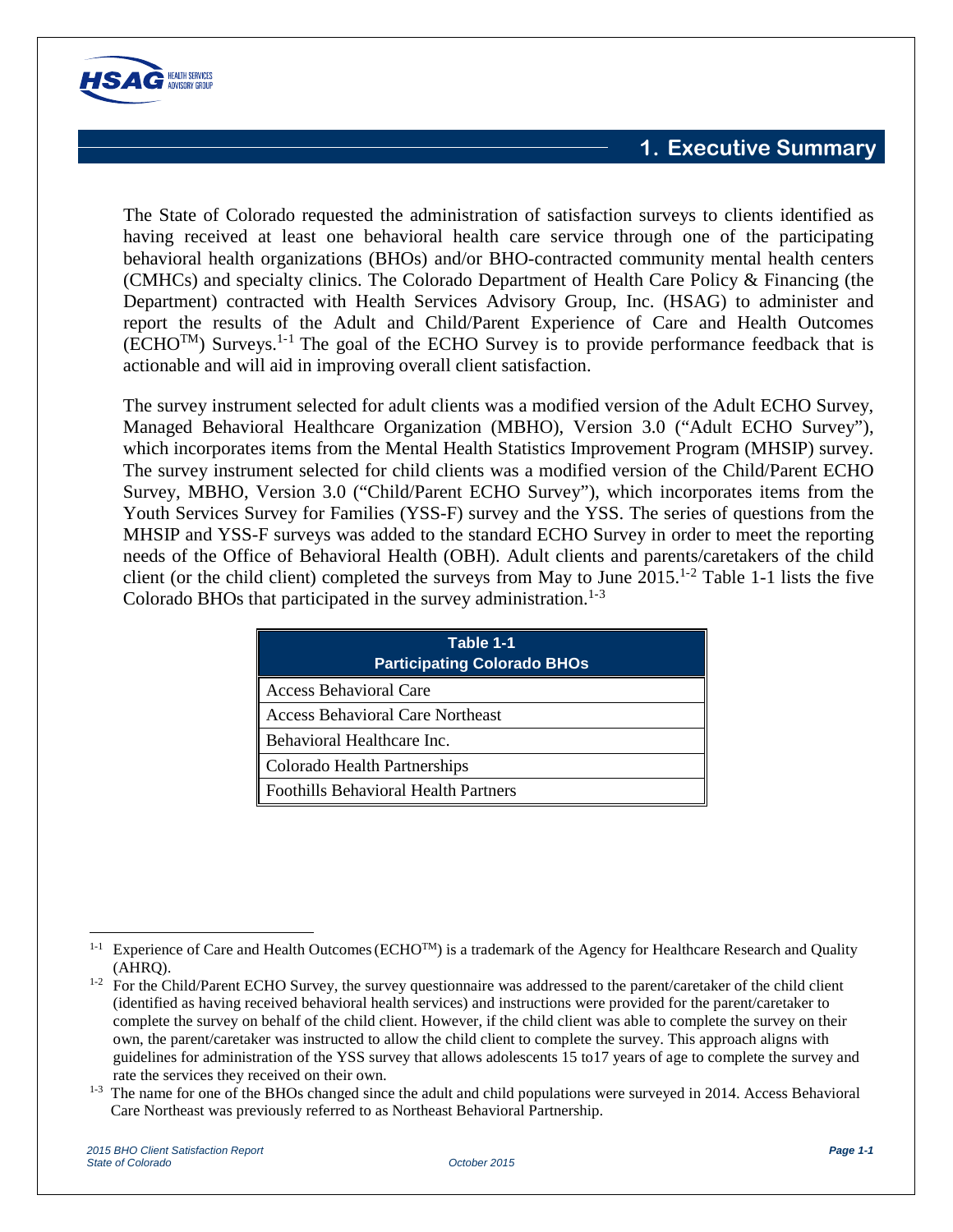

## **Adult Performance Highlights**

The Adult Results Section of this report details the Adult ECHO Survey results for adult clients identified as having received at least one behavioral health care service at one of the participating Colorado BHOs between January 1, 2014 and December 31, 2014. The following is a summary of the performance highlights for the Colorado BHOs.

#### *BHO Comparisons*

In order to identify performance differences in client satisfaction between the five participating Colorado BHOs, case-mix adjusted results for each were compared to one another using standard statistical tests. These comparisons were performed on one global rating, four composite measures, nine individual item ECHO Survey measures, and two MHSIP domain agreement areas. The detailed results of the comparative analysis are described in the Adult Results Section beginning on page 2-[4](#page-4-0)2. Table 1-2 presents the statistically significant results from this comparison.<sup>1-4</sup>

| Table 1-2<br><b>Adult BHO Comparisons Highlights</b> |                                                |                                                                     |                                                                     |                                                |                                                                 |  |  |  |
|------------------------------------------------------|------------------------------------------------|---------------------------------------------------------------------|---------------------------------------------------------------------|------------------------------------------------|-----------------------------------------------------------------|--|--|--|
|                                                      | <b>Access</b><br><b>Behavioral Care</b>        | <b>Access Behavioral</b><br><b>Care Northeast</b>                   | <b>Behavioral</b><br>Healthcare Inc.                                | <b>Colorado Health</b><br><b>Partnerships</b>  | <b>Foothills</b><br><b>Behavioral Health</b><br><b>Partners</b> |  |  |  |
| $\leftrightarrow$                                    | No statistically<br>significant<br>differences | No statistically<br>significant<br>$\leftrightarrow$<br>differences | No statistically<br>significant<br>$\leftrightarrow$<br>differences | Information<br>about Treatment<br>J<br>Options | Information<br>about Treatment<br>Options                       |  |  |  |

*Indicates the BHO's score is statistically better than the Colorado BHO Program average.* 

*Indicates the BHO's score is not statistically different than the Colorado BHO Program average.*

*Indicates the BHO's score is statistically worse than the Colorado BHO Program average.*

*If the BHO's scores were not statistically better or worse than the Colorado BHO Program average on any of the measures, this is denoted as "No statistically significant differences" in the table above.*

 $\overline{a}$ 

<span id="page-4-0"></span>*<sup>2015</sup> BHO Client Satisfaction Report Page 1-2* 1-4 Caution should be exercised when evaluating BHO comparisons, given that population and BHO differences may impact results.